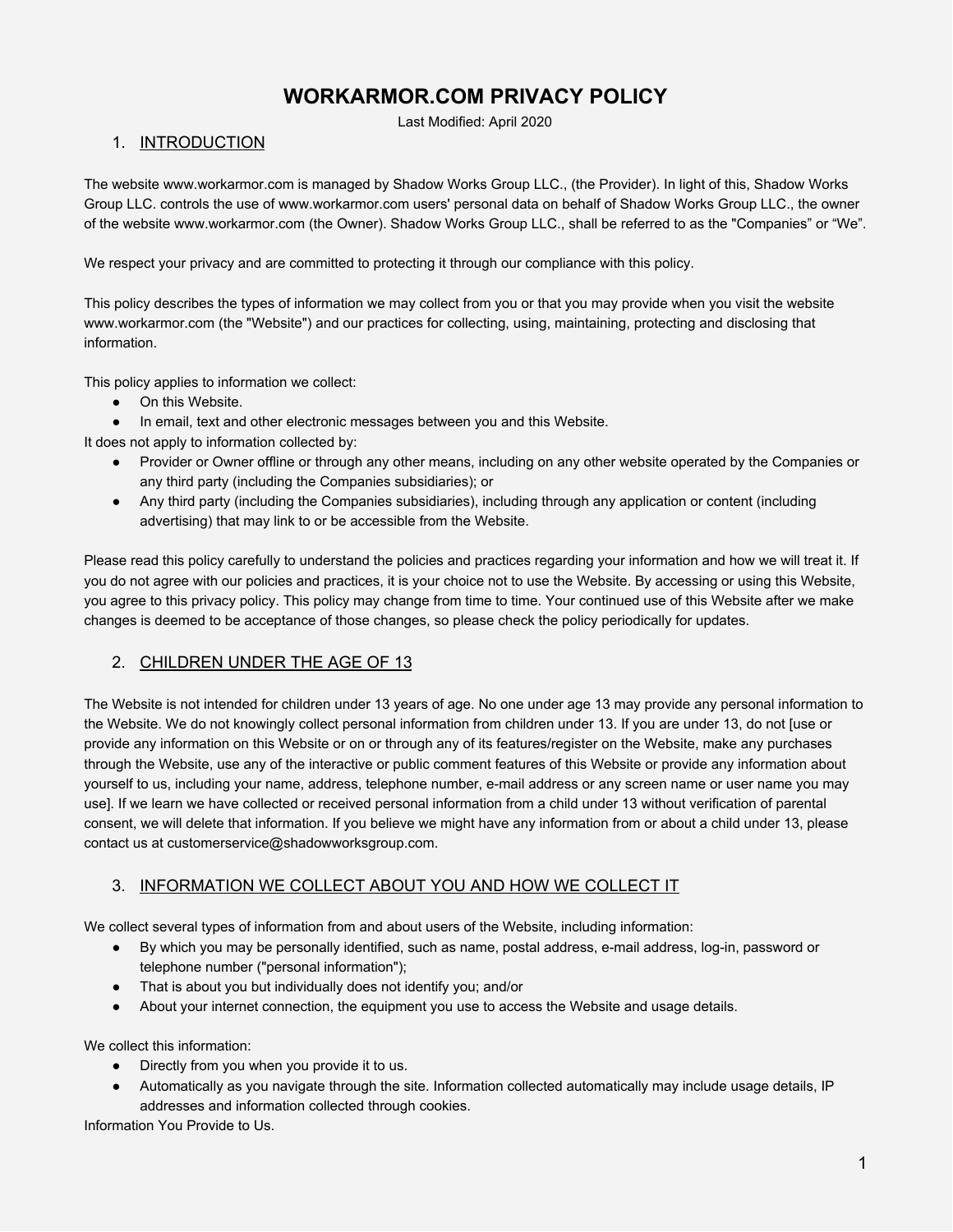- The information we collect on or through the Website may include:
	- Information that you provide by filling in forms such as user registrations or customer accounts on the Website. We may also ask you for information when you report a problem with the Website.
	- Records and copies of your correspondence (including email addresses), if you contact us.
	- Details of transactions you carry out through the Website and of the fulfillment of your orders. You may be required to provide financial information before placing an order through the Website.
	- Email Sign-Up You may be able to sign up on the Website to receive the latest news and promotions from Provider. To sign up Provider may ask for information such as your name, email address, interests, gender, age, and email preferences.
	- Surveys, Sweepstakes and Promotions On the Website, you may be able to participate in surveys, sweepstakes and promotions. If you choose to participate in these promotions, Provider may request information such as your name, age, email address, mailing address, telephone number, and interests or product preferences. This information is used to enter you into our contests, sweepstakes and other promotions. We may use this information to communicate with you about our products, services and promotions, but only if you have given us your consent to do so.

You also may provide information to be published or displayed (hereinafter, "posted") on public areas of the Website, or transmitted to other users of the Website or third parties (collectively, "User Contributions"). Your User Contributions are posted on and transmitted to others at your own risk. Please be aware that no security measures are perfect or impenetrable. Usage Details, IP Addresses and Cookies. As you navigate through and interact with the Website, we may automatically collect certain information about your equipment, browsing actions and patterns, including:

- Details of your visits to the Website, including traffic data and other communication data and the resources that you access and use on the Website.
- Information about your computer and internet connection, including your IP address, operating system and browser type.

The information we collect automatically is statistical data, and does not identify any individual. It helps us to improve the Website and to deliver a better and more personalized service by enabling us to:

- Estimate our audience size and usage patterns.
- Store information about your preferences, allowing us to customize the Website according to your individual interests.
- Speed up your searches.
- Recognize you when you return to the Website.

The technologies we use for this automatic data collection may include:

- Cookies (or browser cookies). A cookie is a small file placed on the hard drive of your computer. You may refuse to accept browser cookies by activating the appropriate setting on your browser. However, if you select this setting you may be unable to access certain parts of the Website. Unless you have adjusted your browser setting so that it will refuse cookies, our system will issue cookies when you direct your browser to the Website.
- Flash Cookies. Certain features of the Website may use local stored objects (or Flash cookies) to collect and store information about your preferences and navigation to, from and on the Website. Flash cookies are not managed by the same browser settings as are used for browser cookies.

# 4. HOW WE USE YOUR INFORMATION

We use information that we collect about you or that you provide to us, including any personal information:

- To present the Website and its contents to you.
- To provide you with information, products or services that you request from us.
- To fulfill any other purpose for which you provide it.
- To provide you with notices about your account, including expiration and renewal notices.
- To carry out our obligations and enforce our rights arising from any contracts entered into between you and us, including for billing and collection.
- To notify you about changes to the Website or any products or services we offer or provide though it.
- In any other way we may describe when you provide the information.
- For any other purpose with your consent.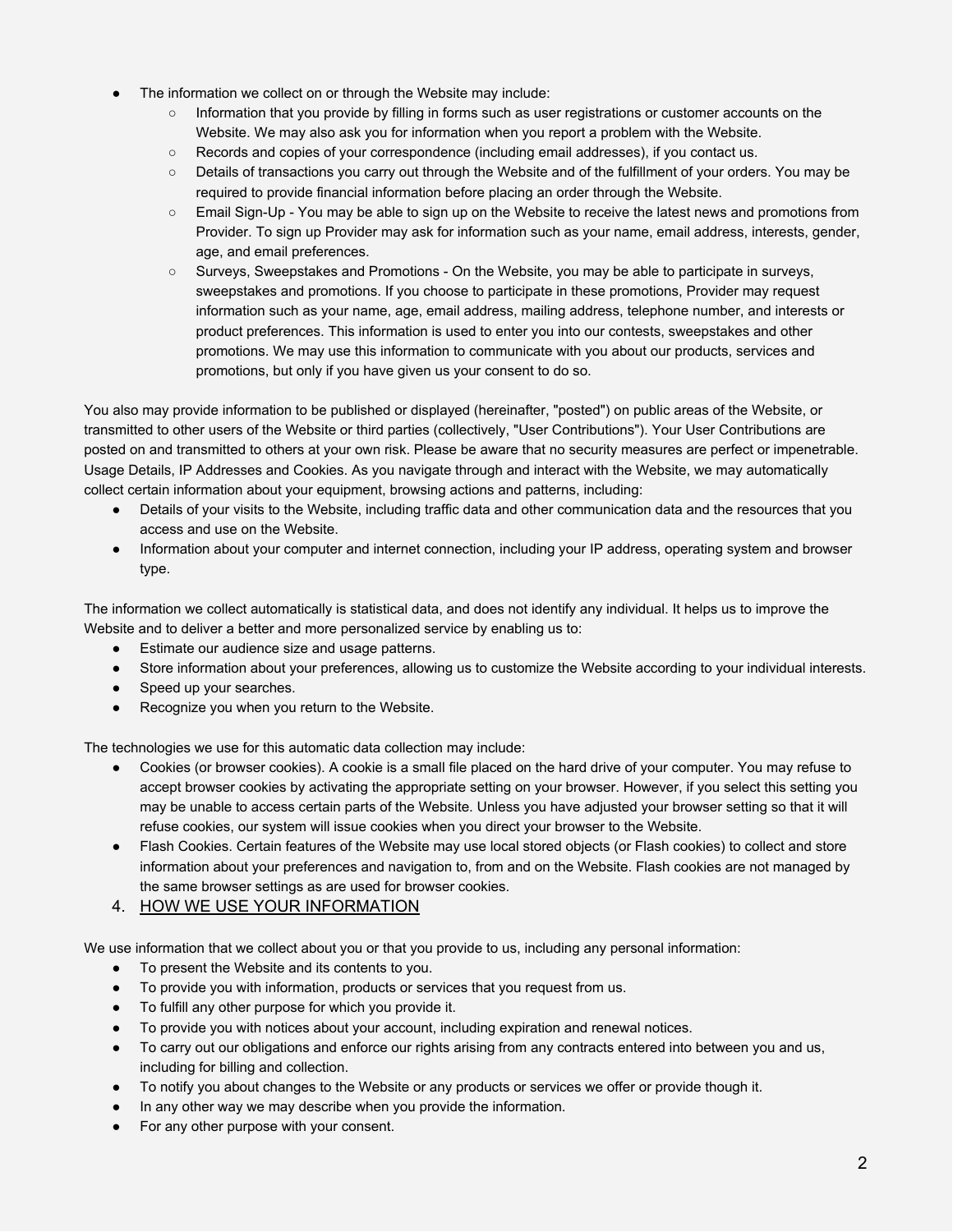# 5. DISCLOSURE OF YOUR INFORMATION

We may disclose aggregated information about our users, and information that does not identify any individual, without restriction.

We may disclose personal information that we collect or you provide as described in this privacy policy:

- To our subsidiaries and affiliates.
- To contractors, service providers and other third parties we use to support our business and who are bound by contractual obligations to keep personal information confidential and use it only for the purposes for which we disclose it to them.
- To a buyer or other successor in the event of a merger, divestiture, restructuring, reorganization, dissolution or other sale or transfer of some or all of the Companies' assets, whether as a going concern or as part of bankruptcy, liquidation or similar proceeding, in which personal information held by the Provider about the Website users is among the assets transferred.
- To fulfill the purpose for which you provide it. For example, if you give us an email address to use the "e-mail a friend" feature of the Website, we will transmit the contents of that e-mail and your e-mail address to the recipients. For any other purpose disclosed by us when you provide the information.
- With your consent.

We may also disclose your personal information:

- To comply with any court order, law or legal process, including to respond to any government or regulatory request.
- To enforce or apply our terms of use http://www.workarmor.com and other agreements, including for billing and collection purposes.
- If we believe disclosure is necessary or appropriate to protect the rights, property, or safety of the Companies, our customers or others. This includes exchanging information with other companies and organizations for the purposes of fraud protection and credit risk reduction.

#### 6. CHOICES ABOUT HOW WE USE AND DISCLOSE YOUR INFORMATION

We strive to provide you with choices regarding the personal information you provide to us. We have created mechanisms to provide you with the following control over your information:

- Tracking Technologies and Advertising. You can set your browser to refuse all or some browser cookies, or to alert you when cookies are being sent. To learn how you can manage your Flash cookie settings, visit the Flash player settings page on Adobe's website. If you disable or refuse cookies, please note that some parts of this site may then be inaccessible or not function properly.
- Promotional Offers from the Provider. If you do not wish to have your email address/contact information used by the Provider to promote our own or third parties' products or services, you can opt-out by checking the relevant box located on the form on which we collect your data (the order form/registration form) or at any other time by logging into the Website and adjusting your user preferences in your account profile by checking or unchecking the relevant boxes or by sending us an email stating your request to customerservice@shadowworksgroup.com. If we have sent you a promotional email, you may send us a return email asking to be omitted from future email distributions.

# 7. ACCESSING AND CORRECTING YOUR INFORMATION

You can review and change your personal information by logging into the Website and visiting your account profile page. You may also send us an email at customerservice@shadowworksgroup.com to request access to, correct or delete any personal information that you have provided to us. We cannot delete your personal information except by also deleting your user account. We may not accommodate a request to change information if we believe the change would violate any law or legal requirement or cause the information to be incorrect.

# 8. INTERNATIONAL USERS